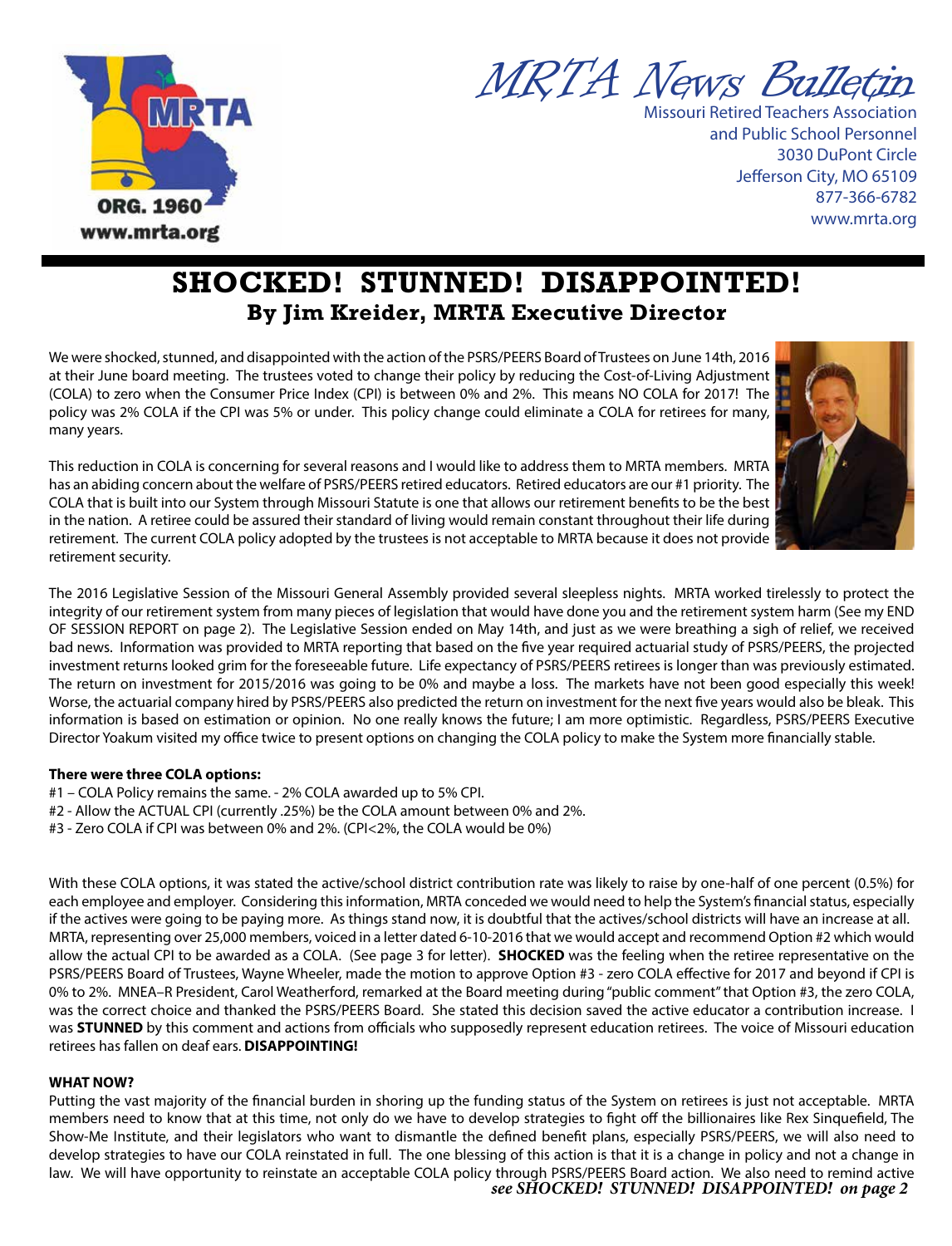# **SHOCKED! STUNNED! DISAPPOINTED! ...con't. from page1**

educators that they will need a COLA when it is their turn to retire in order to maintain a decent life and to be secure in retirement. The COLA is extremely important to them also.

For now, MRTA and our members encourage Governor Nixon, as well as the next Governor, to appoint a new retiree representative to the PSRS/ PEERS Board as soon as possible. Wayne Wheeler's term expired 8 years ago!!! We will work on obtaining more "retiree friendly" Board of Trustee members at the next election of board members. We encourage PSRS/PEERS to reassess their investment staff to make sure they are up to the job in today's investing climate. We encourage PSRS/PEERS to look at saving administrative dollars and becoming more efficient. We encourage PSRS/PEERS to reduce or delay any unnecessary or optional internal spending and to apply those monies to reinstating the COLA, no matter how minimal. We encourage the PSRS/PEERS Board of Trustees to hire a new actuarial company - one that considers our actual experience. We have a retirement system that is the 45th largest in the nation and one that has a 70-year spotless record. The current actuary company does not give much credence to our experience and has a very negative outlook of the future. This lists a few of the strategies MRTA will pursue on the behalf of education retirees.

In summary, reinstatement of the COLA and strengthening retirement security is so very important for the wellbeing of education retirees who gave their lives through their careers in public education. MRTA wants to partner with PSRS/PEERS to achieve this goal. MRTA will endeavor to persevere in our efforts to protect your retirement benefits and to protect the retirement system, not only for ourselves, but for future retirees.

## **2016 MRTA End of Session Report YOUR PENSIONS HAVE BEEN PROTECTED!**

The Legislature of 2016 has required hercu-**(Schaaf R - 34).** This bill dealt with Saint lean effort for positive change in regard to educator retirement and public schools. In the end we had outstanding success in protecting the pension systems of Missouri and educator benefits by stopping legislation that would be damaging to retirees and public education. We had great disappointments in losing legislation in the Senate that would have improved the PSRS/PEERS system's financial stability and legislation that would have benefited certain beneficiaries of that system.

This is an election year and I want to say to the over 25,000 MRTA members and their colleagues, friends, and families, "It really does matter who your elected officials are!" Please ask candidates questions! Please pay attention to their positions on education retirement and public education funding. Please be sure and vote!

#### **MRTA's SUCCESSES IN 2016**

#### **MRTA STOPPED AND KILLED**

**1) HB 1591 (Koenig R - 99) and SB 680 (Emery R - 31)**. Both bills would have shut down Defined Benefit retirement plans and required Defined Contribution plans for public employees. MRTA Legislative Day attendance killed both of these bills.

**2) HB 1783 (Barnes R - 60).** This bill would have changed the way PSRS/PEERS deals with marital property. This was very disadvantageous to PSRS/PEERS retirees. MRTA's hard work was successful in removing PSRS/ PEERS from the bill.

Louis City PSRS. These bills would have reduced benefits of active teachers and also would withold more out of their pockets. This was our major achievement as these bills would have set a very, very bad precedent for all educators in Missouri, as well as, other public pensioners. These bills had major lobbying efforts in favor of passage. *GOOD JOB, MRTA! YOU ARE "OBVIOUSLY A POWERFUL GROUP"!*

**4) HCS/HBs 1589 and 2307 (Koenig R - 99) - Vouchers.** The portion from HB 1589 would have created a tax credit voucher for donations to a fund established for the provision of private school scholarships limited to foster care children. The portion from HB 2307 would have established education scholarship accounts. The accounts would have been funded by tax credits for donations to third-party organizations. These organizations would have administered the education savings accounts used to fund home school or private school tuition for students with a disability.

#### **MRTA DISAPPOINTMENTS 2016**

**1) HB 1709 (Lair R - 7).** This bill allowed for a benefit "pop up" and removal of an exspouse's name from pension benefit in the case of a divorce. It died when the Senate quit working two hours early on the last day of session.

**3) HB 1059 (Leara R - 96) and SB 2314**  tor as a temporary or long-term substitute **2) HB 1710 (Lair R -7).** Closed the work after retirement loophole called the "Kelly Services Bill." This legislation required that any retiree who is employed by a third party or is performing work as an independent contrac-



teacher be required to comply with the statutory working after retirement requirements of 50% salary and 550 hours. This bill died in the Senate when they quit working two hours early on the last day of session.

**3) HB 1420 (Walker R - 3), 1780 (Fitzwater R - 144), and SB 954 (Pearce R - 21).** This legislation would have reinstated the 2.55 factor for educators after 31 years of service. This legislation is a net monetary GAIN of \$7 million per year for the PSRS/PEERS systems and would have helped retain good educators in the classroom. This legislation died in the Senate mostly due to Senator Schaaf's unfounded objections.

**4) HB 2550 (Burns D - 93) and SB 1146 (Nasheed D - 5).** This legislation allowed for a COLA increase for Saint Louis City retirees. Senate Pensions Committee, Chaired by Senator Schaff, heard SB 1146 but would not vote the bill out of committee.

**5) The Senate and House overrode the Governor's veto of SCS/SBs 586 & 651 (Wasson R - 20).** It is now law. The bill would revise the definitions used in calculating state aid for schools. The bill reinstates the 5% cap on annual growth the per pupil base amount known as the State Adequacy Target.

*see End of Session on page 3*